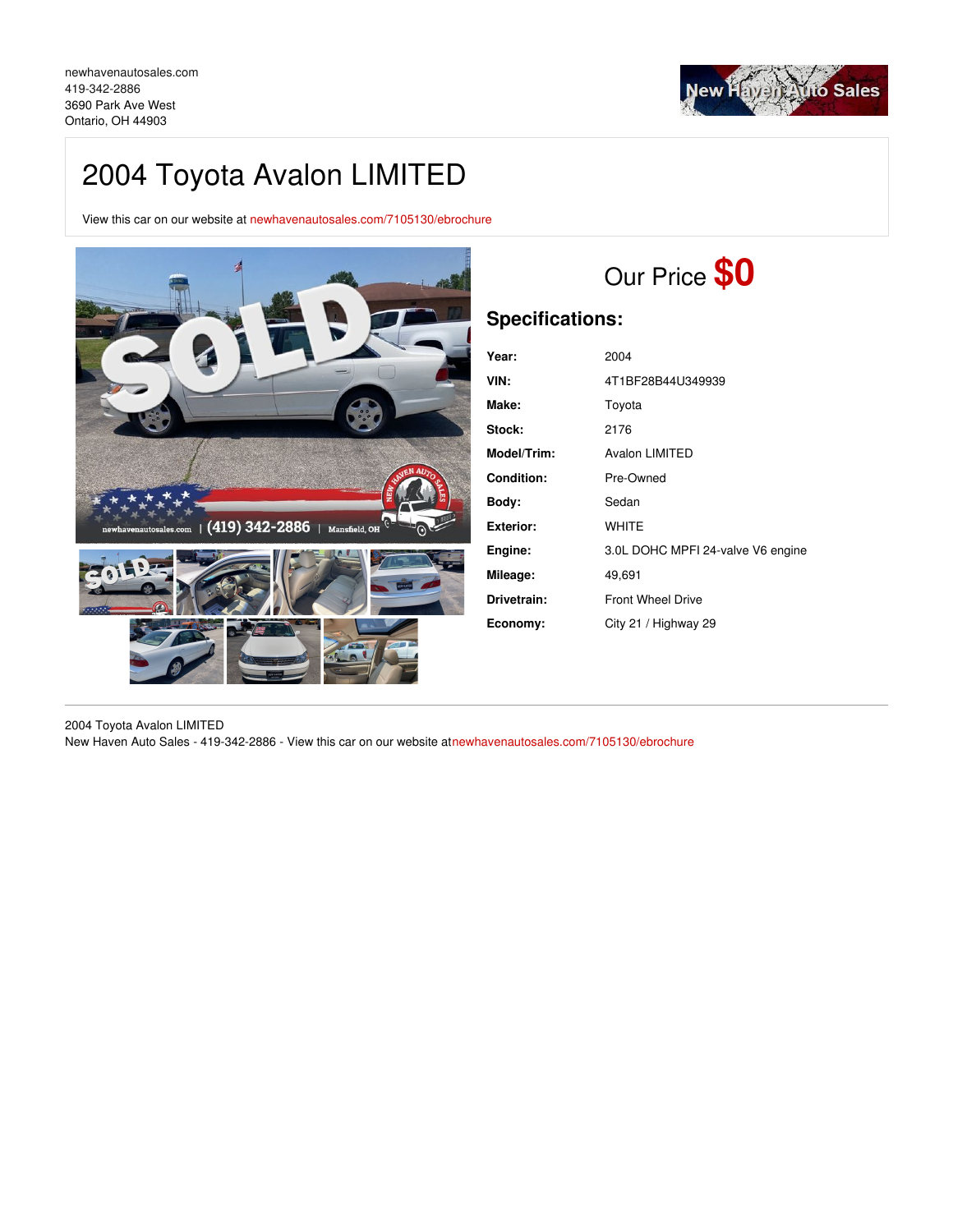

2004 Toyota Avalon LIMITED New Haven Auto Sales - 419-342-2886 - View this car on our website a[tnewhavenautosales.com/7105130/ebrochure](https://newhavenautosales.com/vehicle/7105130/2004-toyota-avalon-limited-ontario-oh-44903/7105130/ebrochure)